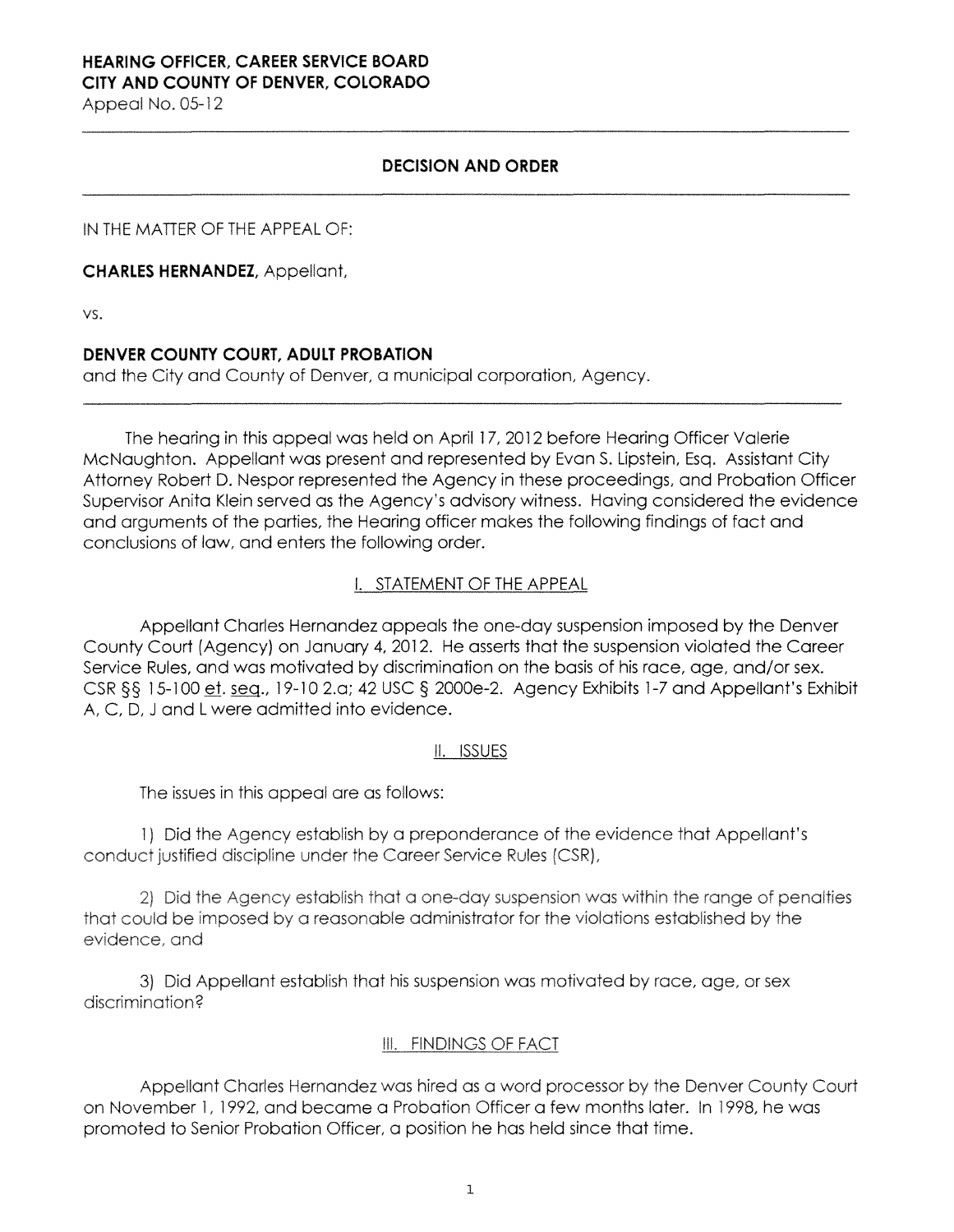**Senior Probation Officers manage pre-sentencing and** probation cases **assigned** to the **Probation Department by criminal courts** in a **variety of** cases. **Each officer** carries an **average workload of** 240 cases. **Their duties include interviewing, counseling,** submitting **reports** and **sentencing recommendations to judges, and supervising clients** on probation. If **not** appearing **personally,** a probation **officer must submit the report to** the **Personal** Court **Representative**  {PCR) **assigned to the courtroom** scheduled to **hear the** show cause hearings and probation revocation matters. **[Klein, Zaleski** testimony.]

Several years ago, the probation officers developed by consensus their own one-page forms **for** their reports for show cause and probation revocation hearings. Appellant and others gradually adapted those forms for their own use over time. [Appellant, DeRoehn.] In August 2010, Probation Officer Anita Klein was promoted to supervisor, and instituted official forms for use in those types of hearings. [Klein; Exhs. 5-1, 5-3.] Appellant and some other officers continued to use their own forms. [DeRoehn, Appellant; Exhs. 5-2, 5-4.]

On Tuesday, October 25, 2011, Appellant submitted reports using his own forms to the PCR for eight cases set for the coming Thursday court dates. [Exhs. 5-2, 5-4.] At 10:31 that morning, Ms. Klein emailed all probation staff that they were all now required to use the official form for court preparation. The email stated,

The forms attached, for those of you who aren't using them, are the ones required for court preparation. Should you choose to use an alternative form, the PCR and/or sup will return those cases to you and have you re-do your prep. I apologize that this note had to go out, ESP to folks who have been correctly doing this. Any questions see me. Anita

#### [Exhs. 4, 5-3.J

Appellant responded in an email, asking "Can I delete the Denver and Probation seals on the top of the form? Those 2 entries use a lot of ink." Ms. Klein responded, "no." [Exh. 4-2.J A few minutes later, Appellant asked, "And... I already completed my cases for this week and they have been distributed. I will start using the new form next week if that is okay." Ms. Klein responded, "No, effective now. Thanks." [Exh. 4-1.] Appellant testified he was unaware until that email that use of Ms. Klein's form was mandatory. Since he had spent about 90 minutes preparing the forms the previous Friday, he believed re-doing them would be unnecessarily time-consuming. As a result, Appellant added the defendant's name and some other information to the **standardized** form, stapled it to the form he had previously completed, and **resubmitted both. [Appellant, Klein; Exh. 5.] The form Appellant used called for much the** same **content as the standardized form, and the courtroom PCR had no difficulty understanding Appellant's recommendations from his forms and communicating them to the judge. [Lafore, DeRoehn, Appellant.]** 

Pursuant to Ms. **Klein's directive, the PCRs returned** non-complying forms to the probation officers so they could be re-issued on **the** official form. [Klein, DeRoehn.] Probation Officer Lisa **Hanson asked Ms. Klein if the modified forms she had submitted** were **sufficient.** Ms. **Klein directed her to** use the **official forms, and Ms. Hanson did** so. **The next day, Ms. Klein audited the court files prepared by her probation officers to monitor compliance with her directive. She determined that all had complied with the exception of Appellant,** who submitted both his own **form** and **the partially-completed official form.** It is undisputed that Appellant thereafter consistently complied with the directive. [Klein; Exh. J.]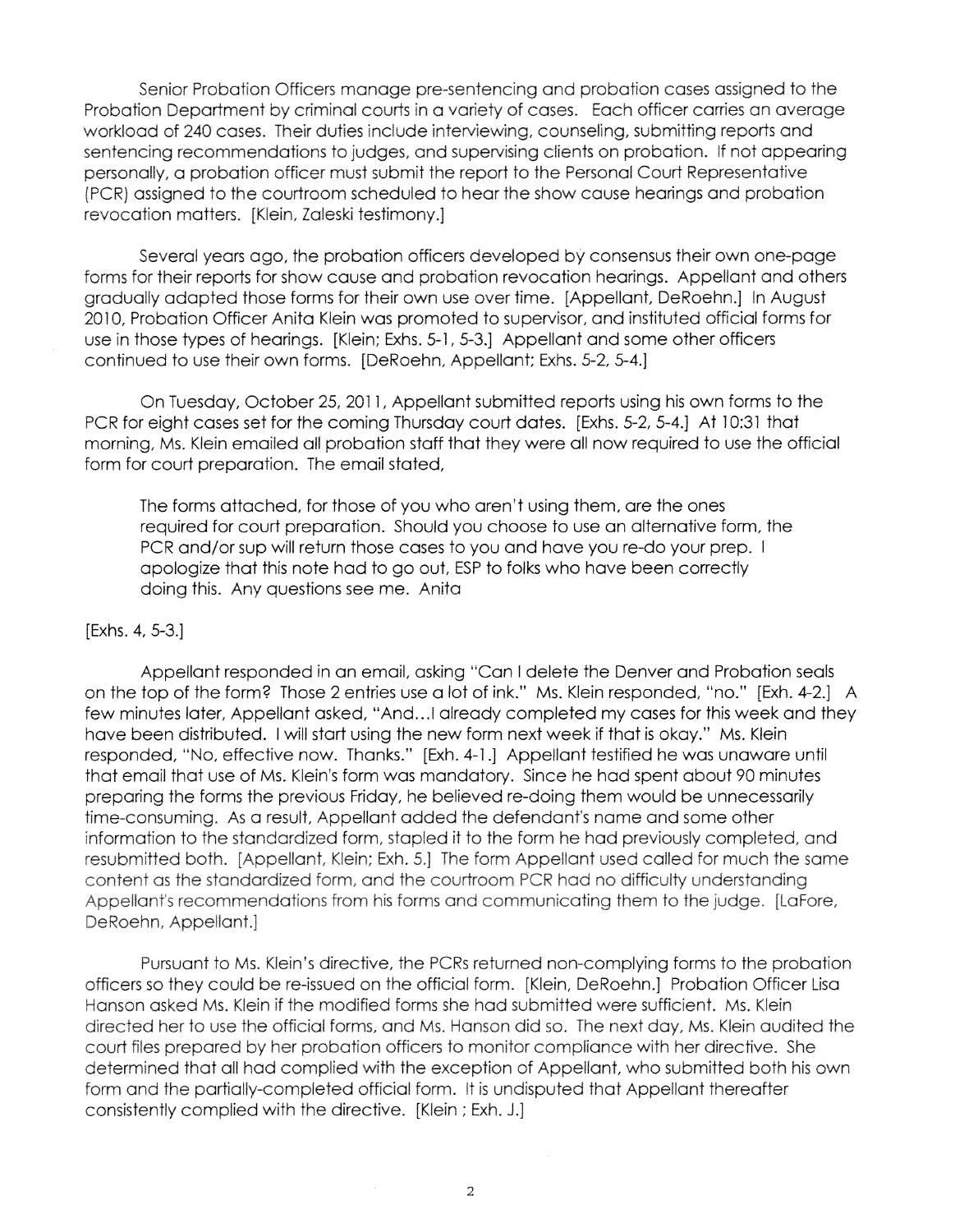After completing the audit, Ms. Klein sought out Appellant to discuss the matter, but could not find him. She then made copies of the forms he had submitted, and gave them to Chief Probation Officer Chris Zaleski. Mr. Zaleski then requested assistance from HR Professional Suzanne Razook to determine how to respond to Appellant's action. On November 2, 2011, Ms. Klein, Mr. Zaleski, and Ms. Razook met with Appellant to discuss the matter. On December 6, 2011, the Agency sent Appellant a letter stating that discipline was being considered for his **failure** to use **the** new forms for court preparation. [Exh. 1 ] . After **the** December 20, 2011 predisciplinary **meeting,** Ms. **Klein** issued a one-day suspension based on her findings that Appellant's action violated **CSR§§** 16-60 A, J, and L, and that a one-day suspension was appropriate based on the nature of the conduct and the fact that he had received a written reprimand **in** the previous month. [Exhs. 2, **7.]** 

A week before the pre-disciplinary meeting, Mr. Zaleski held the regular monthly meeting for all probation staff. He remarked that ten percent of the staff was demanding 80% of his time, and that in the future he would devote his time to the 90% that were "on the bus." Many at the meeting assumed he was referring to Appellant and Elias Molina, both of whom are Hispanic and were the subject of recent disciplinary proceedings. After the meeting, co-workers jokingly referred to Appellant as a "ten-percenter." [Appellant, Molina, LaFore, DeRoehn.] Mr. Zaleski conceded that his statements were allusions to the recent disciplinary matters involving Appellant, Molina and Paula Gerbitz, who is married to a Hispanic.

Mr. Zaleski became the Chief Probation Officer in March 2011, and shortly thereafter had a conflict with Appellant based on the latter's practice of closing his door during meetings with defendants, contrary to Mr. Zaleski's policy. [Exh. A.] The Agency stipulated that Appellant is a good probation officer who earned "exceeds expectations" performance ratings for all but one year between 2000 and 2010. [Exh. L.] The November written reprimand was his first disciplinary action in his twenty years of employment. [Exh. 7.] Mr. Zaleski also disciplined Mr. Molina, a probation officer who had served ten years without previous discipline, in the fall of 2011. [Molina.] Appellant contends that his suspension and previous negative treatment by Mr. Zaleski - including ten counseling sessions, a May office reassignment, a June memorandum of expectations, and the November written reprimand - were harassment and were motivated by his race, sex and/or age. [Appellant; Exhs. 3, 6-5, 7, A. C.]

### IV. ANALYSIS

The Agency bears the burden to prove by a preponderance of the evidence that the conduct stated in the disciplinary letter violates the Career Service Rules cited in the disciplinary action. The Agency must also establish that a one-day suspension is within the range of discipline that can be imposed by a reasonable administrator based on the proven violations and Appellant's employment and disciplinary histories. In re Gustern, CSA 128-02, 20 (12/23/02); Turner v. Rossmiller, 535 P.2d 751 (Colo. App. 1975). Appellant bears the burden to establish his race, age, and sex discrimination claims by a preponderance of the evidence. In re Lombard-Hunt, CSA 75-07, 7 (3/3/08), citing St. Mary's Honor Center v. Hicks, 509 U.S. 502, 510-512 (U.S. 1993).

### A. VIOLATION OF DISCIPLINARY RULES

# 1. Neglect of duty under CSR § 16-60 A.

An employee neglects his duty within the meaning of this rule when he fails to perform a job duty he knows he is supposed to perform. In re Compos et al, CSA 56-08, 2 (CSB 5/21/09).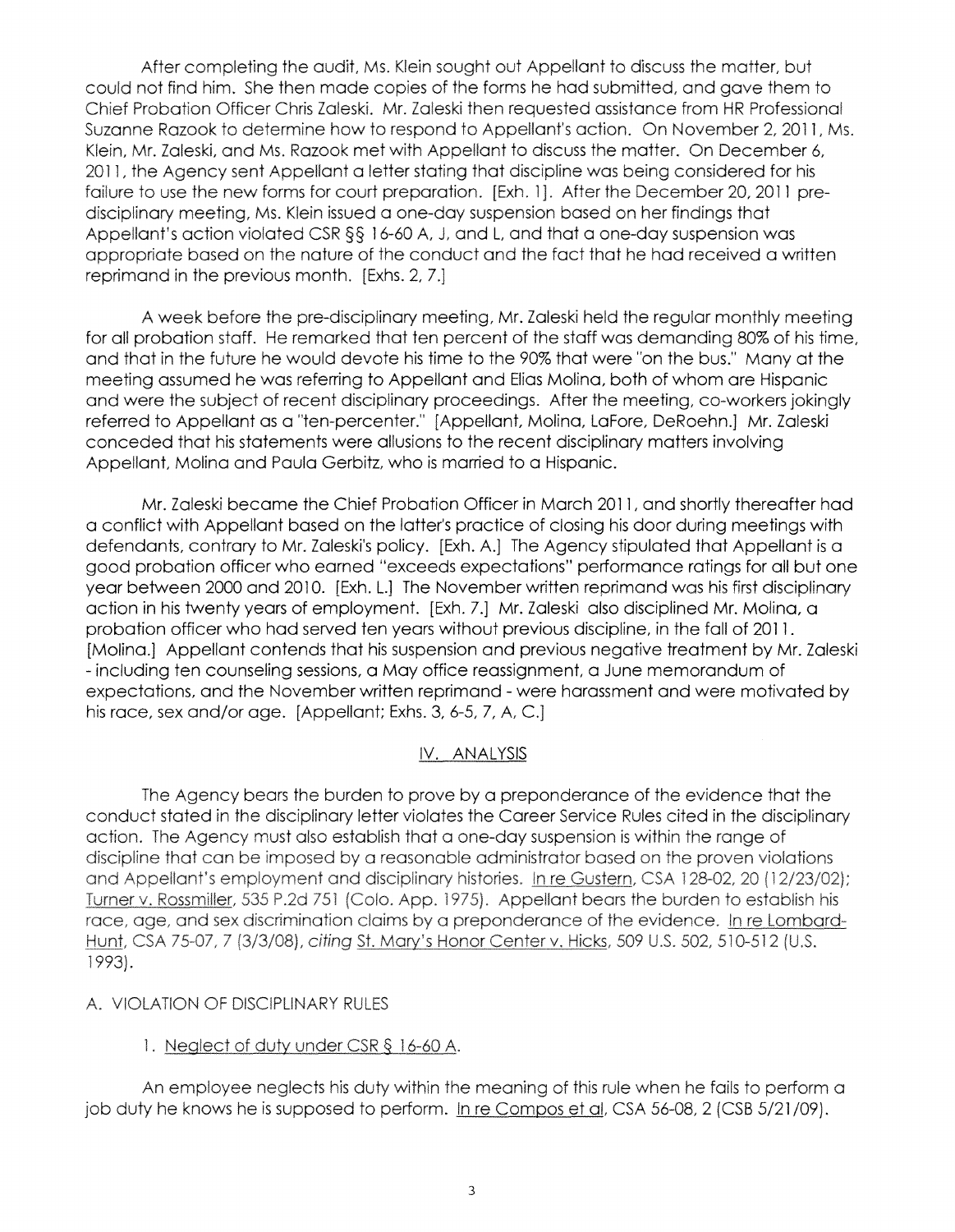**The Agency asserts** that Appellant **neglected** his duty **by failing** to complete **the** official probation **forms** on October **25,** as **directed** by his **supervisor. Appellant does not deny** that he **received the** email **directing all officers** to use **the official** forms. **His subsequent actions** indicate that **he** understood **the** email as an **order** to use the **official forms.** When he **told** Ms. **Klein that**  he had already done **the** work on **eight** cases and asked **permission** to **delay** compliance until the **following** week, she **reaffirmed** that the **order** was **effective immediately.** In **spite** of **this exchange,** Appellant **chose to** resubmit **his** old forms, stapled to the **partially** completed new forms. Exhibit 5 contains the two forms submitted in two of Appellant's eight cases. As a result, the PCR was then required to review two forms in all of Appellant's cases in order to represent the Department's position in court that Thursday. [LaFore.] Appellant conceded that the original work consumed only about ten minutes per case, or a total of 90 minutes.

The duty at issue as to this allegation is use of the official court preparation forms to communicate sentencing recommendations, an important part of a probation officer's job. Appellant's resubmission of his forms attached to the official form containing only minimal information did not constitute performance of that clearly communicated duty. The Agency therefore established that Appellant violated CSR § 16-60 A.

#### 2. Failure to comply with lawful orders under CSR§ 16-60 J.

Violation of this rule is established by proof that a supervisor communicated a reasonable order, and the subordinate violated that order under circumstances demonstrating willfulness. In re Sawyer and Sproul, CSA 33-08, 9 (1 /27 /09).

The undisputed evidence showed that Appellant's supervisor ordered all probation officers to use the official forms for all cases, effective immediately. Appellant did not do so, but chose instead to attach his forms to the approved forms, adding only the name of the defendant and his unsupported recommendation. [Exh. 5.] He testified that he believed redoing the forms would have been too time-consuming. That does not disprove that he took those actions deliberately, with knowledge of the order to use the official forms. In addition, he presented no evidence that his workload of about 240 cases rendered compliance with the order impossible or impractical. Appellant conceded that it took him only about ten minutes to complete each of his original forms. All of the other officers submitted their cases on the approved forms, and Ms. Hanson redid her work after her forms were returned by the PCR. This evidence demonstrated that compliance was achievable, and was in fact achieved by all other officers.

An order to use an official form is reasonable under the circumstances of this appeal. An important element of the job of a probation officer is to efficiently gather and communicate facts and recommendations to court personnel and judges handling a heavy docket which resolves the legal rights of criminal defendants, including their liberty. An official form can provide a predictable structure for that information, increasing the efficiency of the legal proceedings. Appellant's failure to comply required the PCR to glean information from two forms in order to support the Probation Department's recommendations to the judge.

Appellant does not argue that the order was itself unreasonable, but rather that compliance would have consumed more time, since he had already prepared his forms and there were only two days before the relevant hearings. I find that argument unpersuasive because all other officers were able to comply with the order, despite the short time frame. Ms. Hanson was faced with the same issue, as she had also prepared her forms in advance of Tuesday morning's order. Nonetheless, Ms. Hanson redid her forms after Ms. Klein personally confirmed her need to do so. This demonstrates that the order was attainable despite the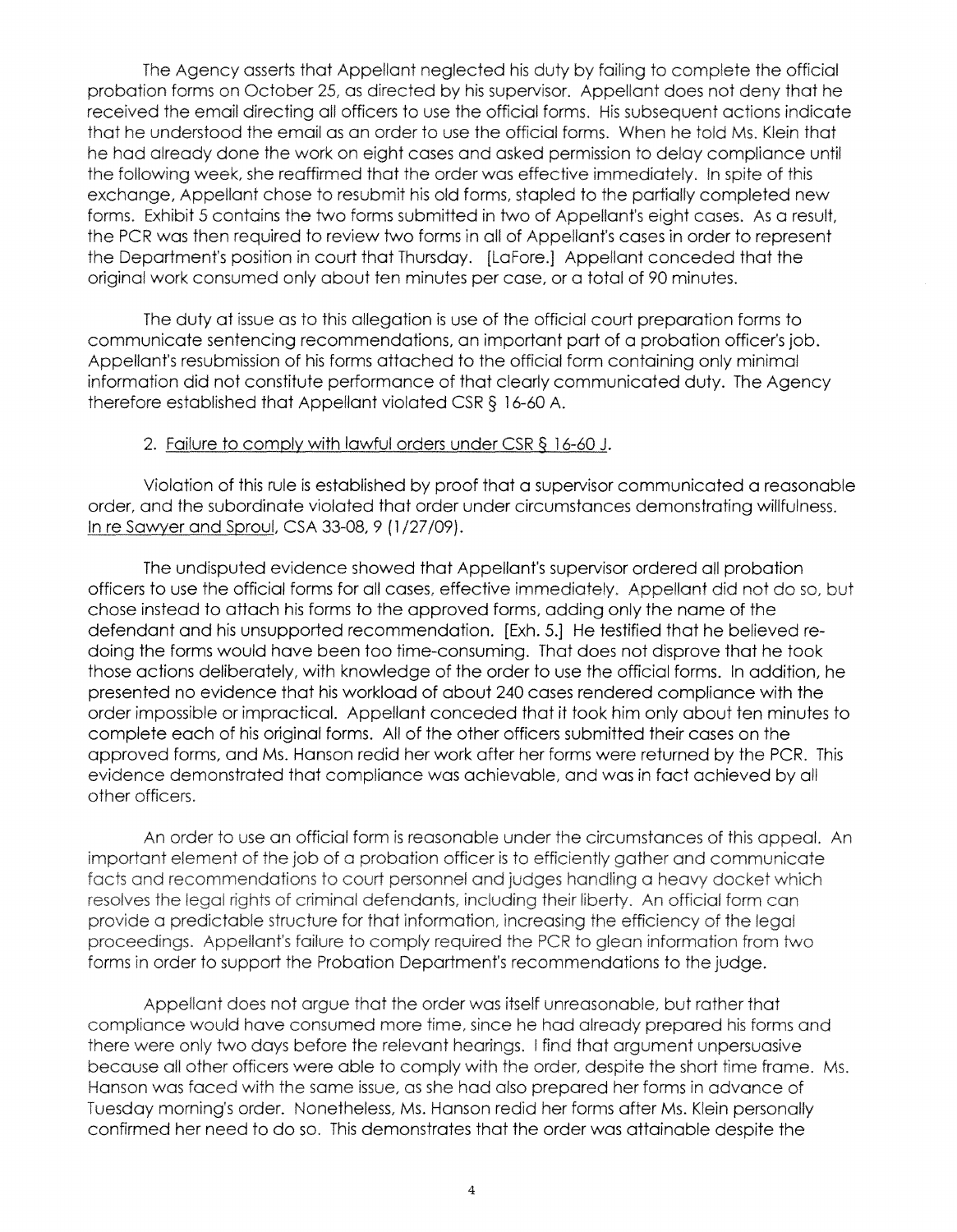heavy **caseload** carried by probation **officers.** 

**Thus, the Agency proved** that **a clear and reasonable** order was **issued,** and **Appellant**  understood **the order** but **intentionally failed to comply with** it, in violation of **this** rule.

# **3.** Failure to observe written agency regulations, policies, or rules under CSR § 16-60 L

An employee **violates this** rule where he has notice of a clear, reasonable, and uniformly **enforced** policy, and fails **to** follow that policy. In re Mounjim, CSA 87-07, 6 {CSB 1 /8/09}. **The**  Agency contends that Ms. Klein's email constituted its policy that the official court preparation forms were mandatory as of October 25, 2011. Appellant does not argue that the email was not an official policy or rule. I find that the email did communicate a rule within the meaning of CSR § 16-60 L because it governed the method by which all officers were to perform their duty to report sentencing and probation matters to the court, a matter subject to a uniform policy based on the business needs of the Agency.

As found above, the written email confirmed that officers were to stop using their own adaptations and use the official forms. All employees understood and obeyed the directive, with the exception of Appellant. Thus, the Agency proved Appellant violated this rule by failing to observe an agency rule.

# B. APPROPRIATENESS OF PENALTY

The level of discipline imposed by an agency must not be disturbed unless clearly excessive or not supported by substantial evidence. In re Owens, CSA 69-08, 8 (2/6/09). In evaluating the proper degree of discipline under the Career Service Rules, an agency must consider the severity of the offense, an employee's past disciplinary record, and the penalty most likely to achieve compliance with the rules. CSR § 16-20; In re Norman-Curry, CSA 28-07, 23 (2/27/09). The reasonableness of discipline is determined by the facts of each case.

As previously determined, the Agency proved Appellant violated three Career Service Rules by his failure to comply with his supervisor's order to use the official forms. It is undisputed that the one-day suspension was only the second disciplinary action in Appellant's twenty years' employment, following a written reprimand for a minor incident the previous month. [Exh. 7.] The suspension achieved its ultimate goal of correcting the behavior by means of using the next step in the progressive discipline system under CSR § 16-50. I find that the degree of discipline was not excessive and was supported by substantial evidence, including consideration of Appellant's past discipline and employment history.

# C. DISCRIMINATION CLAIMS

An employee claiming discrimination bears the burden to establish a prima facie case by evidence that he was a member of a protected class, and was subjected to an adverse employment action under circumstances giving rise to an inference of discrimination. In re **Abdi,** CSA 63-07, 30 (2/19/08); Shumway v. United Parcel Service, Inc., 118 F.3d 60, 63 {2nd Cir. 1997). That burden is not an onerous one, and can be accomplished by "the cumulative weight of circumstantial evidence", given the unlikelihood of direct evidence of an employer's discriminatory intent. Luciano v. Olsten Corp., 110 F.3d 210, 215 (2d Cir.1997). One method of raising an inference of discrimination is proof that the claimant was treated less favorably than other employees who were not members of the protected class. The burden then shifts to the employer to articulate a legitimate, nondiscriminatory reason for its actions. Once that is presented, the claimant must offer credible evidence that the proffered reason